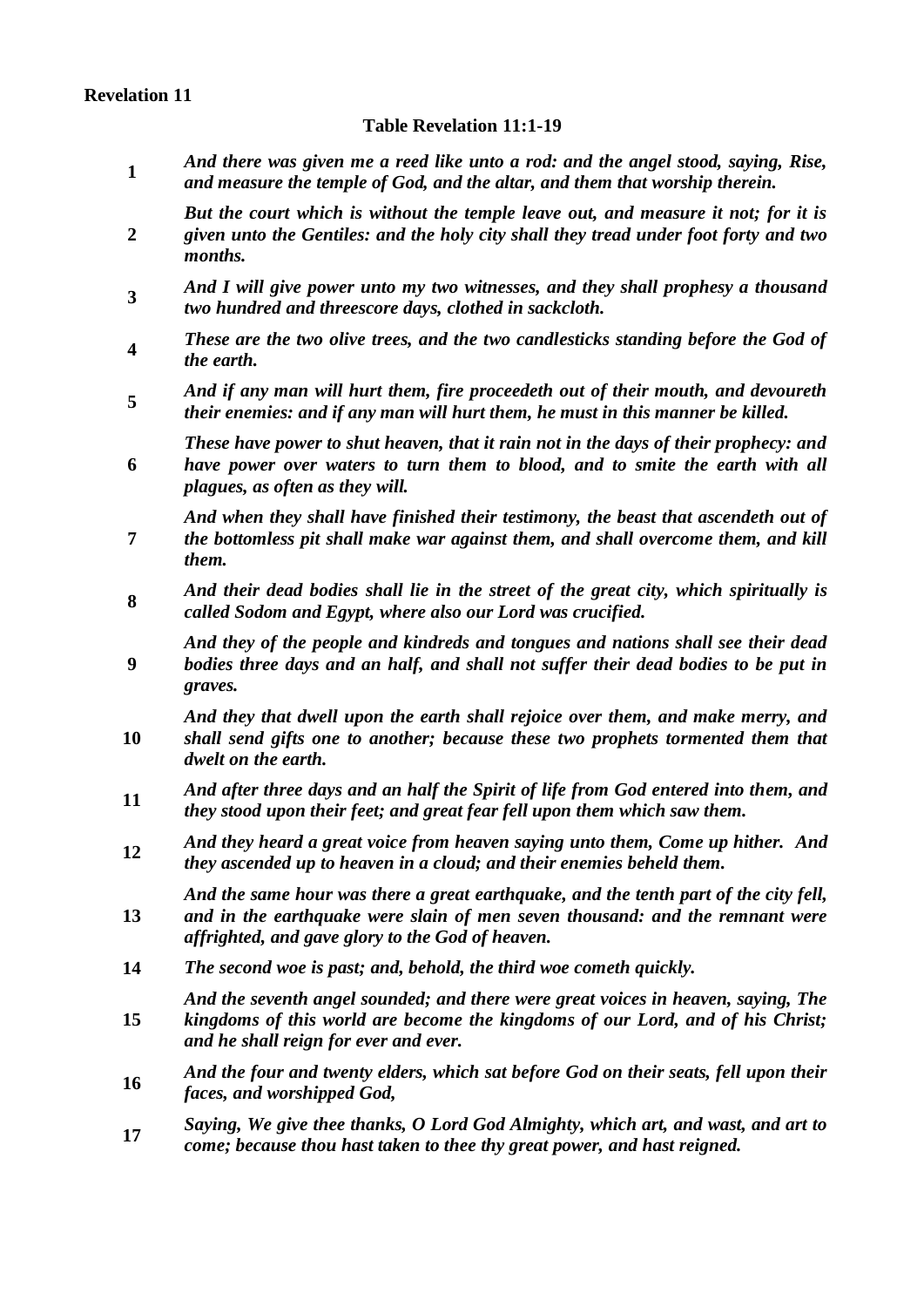**18** *And the nations were angry, and thy wrath is come, and the time of the dead, that they should be judged, and that thou shouldest give reward unto thy servants the prophets, and to the saints, and them that fear thy name, small and great; and shouldest destroy them which destroy the earth.*

**19** *And the temple of God was opened in heaven, and there was seen in his temple the ark of his testament: and there were lightnings, and voices, and thunderings, and an earthquake, and great hail.*

See Dr Ruckman's commentary *The Book of Revelation* pp 213-279 and the *Ruckman Reference Bible* pp 1230, 1283, 1655-1657.

1. Revelation 11:1-2. John's ministry of temple measurement is significant because it signifies an End Times fulfilment of Zechariah 8:9 *"Thus saith the LORD of hosts; Let your hands be strong, ye that hear in these days these words by the mouth of the prophets, which were in the day that the foundation of the house of the LORD of hosts was laid, that the temple might be built"* after the manner of Isaiah 14:27 *"For the LORD of hosts hath purposed, and who shall disannul it? and his hand is stretched out, and who shall turn it back?"* Note that the temple of John's day had been destroyed as the Lord prophesied in Matthew 24:2 *"And Jesus said unto them, See ye not all these things? verily I say unto you, There shall not be left here one stone upon another, that shall not be thrown down*.*"*

The manner of *"the Gentiles"* with respect to *"the court which is without the temple...and the holy city"* Revelation 11:2 is as King David observed in the light of Psalm 36:1 *"The transgression of the wicked saith within my heart, that there is no fear of God before his eyes*.*"*

Given that John's ministry of temple measurement extends to *"them that worship therein"* today's believer should always remember *God's* measurement of a man according to 1 Samuel 16:7 *"But the LORD said unto Samuel, Look not on his countenance, or on the height of his stature; because I have refused him: for the LORD seeth not as man seeth; for man looketh on the outward appearance, but the LORD looketh on the heart*.*"*

2. Revelation 11:3-6. The duration of the prophesying coincides with that of the desecration and would likely consist of a warning *"unto the Gentiles"* Revelation 11:2 after the manner of Zechariah 12:3 *"And in that day will I make Jerusalem a burdensome stone for all people: all that burden themselves with it shall be cut in pieces, though all the people of the earth be gathered together against it*.*"*

Revelation 11:3 reveals that power to prophesy and duration of the exercise of that power *"...cometh forth from the LORD of hosts, which is wonderful in counsel, and excellent in working"* Isaiah 28:29 and should be exercised in *"...humbleness of mind, meekness, longsuffering"* Colossians 3:12.

*"...the two olive trees, and the two candlesticks standing before the God of the earth"* Revelation 11:4 emphasise that *"...power unto my two witnesses..."* Revelation 11:3 is *spiritual* power according to Zechariah 4:2-3, 5-6 *"...And I said, I have looked, and behold a candlestick all of gold, with a bowl upon the top of it, and his seven lamps thereon, and seven pipes to the seven lamps, which are upon the top thereof: And two olive trees by it, one upon the right side of the bowl, and the other upon the left side*



*thereof...Then the angel that talked with me answered and said unto me...This is the word of the LORD unto Zerubbabel, saying, Not by might, nor by power, but by my spirit, saith the*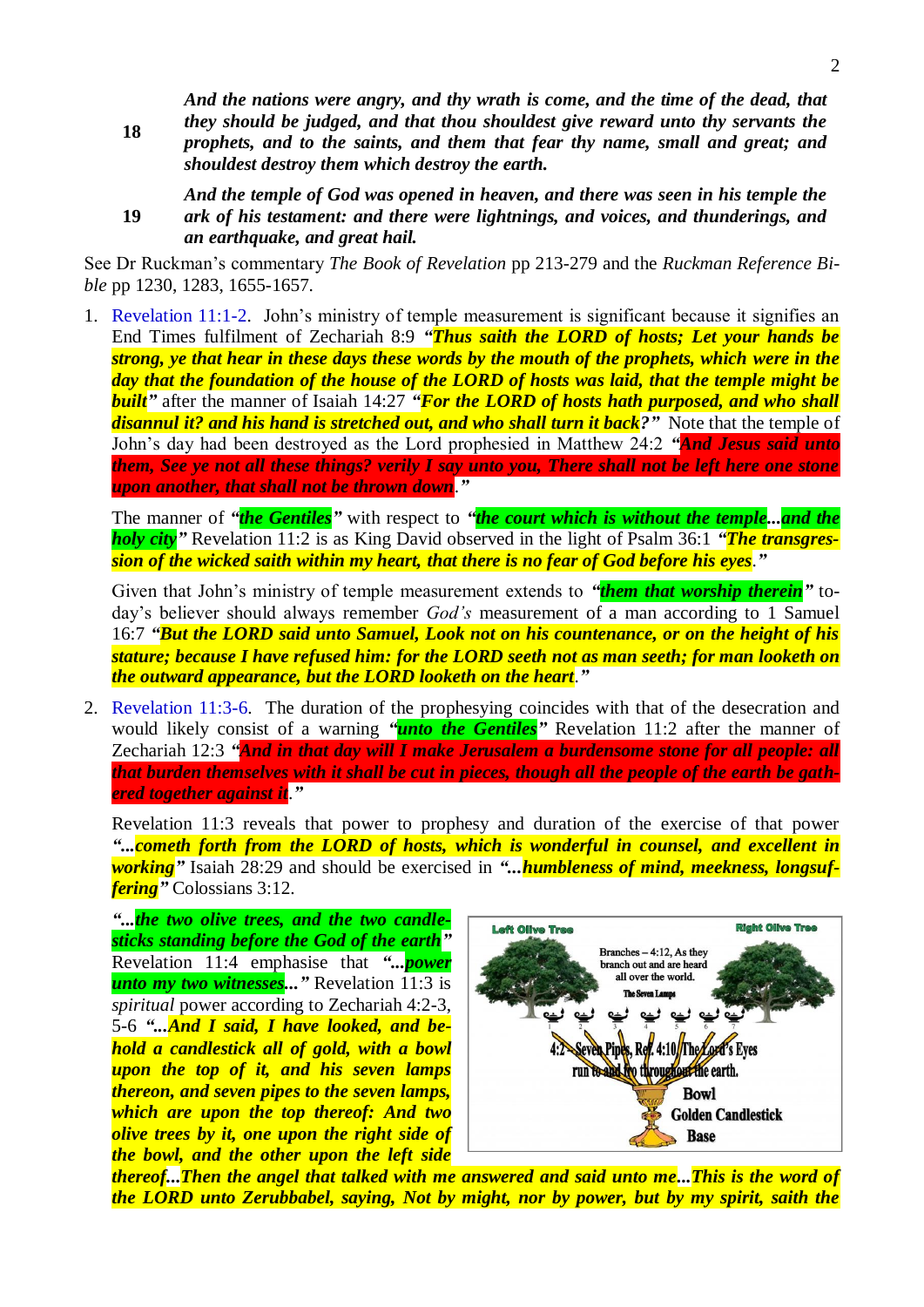*LORD of hosts*." See <u>heritagebbc.com/bible-question-and-answer-archive-5/viiia-17-who-are-</u> [the-two-olive-trees-of-zechariah-four/.](https://heritagebbc.com/bible-question-and-answer-archive-5/viiia-17-who-are-the-two-olive-trees-of-zechariah-four/) By inspection of Revelation 11:4-6 these scriptures identify *"...my two witnesses..."* Revelation 11:3 as Moses and Elijah.

*Exodus 7:20-21 "And Moses and Aaron did so, as the LORD commanded; and he lifted up the rod, and smote the waters that were in the river, in the sight of Pharaoh, and in the sight of his servants; and all the waters that were in the river were turned to blood. And the fish that was in the river died; and the river stank, and the Egyptians could not drink of the water of the river; and there was blood throughout all the land of Egypt"*

*Exodus 9:13-14 "And the LORD said unto Moses, Rise up early in the morning, and stand before Pharaoh, and say unto him, Thus saith the LORD God of the Hebrews, Let my people go, that they may serve me. For I will at this time send all my plagues upon thine heart, and upon thy servants, and upon thy people; that thou mayest know that there is none like me in all the earth"*

*Deuteronomy 5:5 "(I stood between the LORD and you at that time, to shew you the word of the LORD: for ye were afraid by reason of the fire, and went not up into the mount;)..."*

*1 Kings 17:1 "And Elijah the Tishbite, who was of the inhabitants of Gilead, said unto Ahab, As the LORD God of Israel liveth, before whom I stand, there shall not be dew nor rain these years, but according to my word"*

*2 Kings 1:10, 12, 13-15 "And Elijah answered and said to the captain of fifty, If I be a man of God, then let fire come down from heaven, and consume thee and thy fifty. And there came down fire from heaven, and consumed him and his fifty...And Elijah answered and said unto them, If I be a man of God, let fire come down from heaven, and consume thee and thy fifty. And the fire of God came down from heaven, and consumed him and his fifty...And he sent*  again a captain of the third fifty with his fifty. And the third captain of fifty went up, and *came and fell on his knees before Elijah, and besought him, and said unto him, O man of God, I pray thee, let my life, and the life of these fifty thy servants, be precious in thy sight. Behold, there came fire down from heaven, and burnt up the two captains of the former fifties with their fifties: therefore let my life now be precious in thy sight. And the angel of the LORD said unto Elijah, Go down with him: be not afraid of him..."*

*Malachi 4:4-6 "Remember ye the law of Moses my servant, which I commanded unto him in Horeb for all Israel, with the statutes and judgments. Behold, I will send you Elijah the prophet before the coming of the great and dreadful day of the LORD..."*

Today's believer should always remember that power to witness is *spiritual* power via *"...the grace of our Lord...exceeding abundant with faith and love which is in Christ Jesus"* 1 Timothy 1:14 according to Acts 1:8, 4:33 *"But ye shall receive power, after that the Holy Ghost is come upon you: and ye shall be witnesses unto me both in Jerusalem, and in all Judaea, and in Samaria, and unto the uttermost part of the earth...And with great power gave the apostles witness of the resurrection of the Lord Jesus: and great grace was upon them all*.*"*

3. *Revelation 11:7-10*. Specific remarks on *"the beast that ascendeth out of the bottomless pit"* Revelation 11:7 will be deferred until Revelation 13 is explicitly considered. Revelation 11:7 reveals that the enemy cannot intervene to terminate *"...my two witnesses.."* Revelation 11:3 until *"...they shall have finished their testimony..."* according to the principle of Isaiah 46:10 *"Declaring the end from the beginning, and from ancient times the things that are not yet done, saying, My counsel shall stand, and I will do all my pleasure*.*"*

The manner of the witnesses' death is as set out in Matthew 11:13-14, 14:6-8, 10 *"For all the prophets and the law prophesied until John. And if ye will receive it, this is Elias, which was for to come...But when Herod's birthday was kept, the daughter of Herodias danced before them, and pleased Herod. Whereupon he promised with an oath to give her whatsoever she*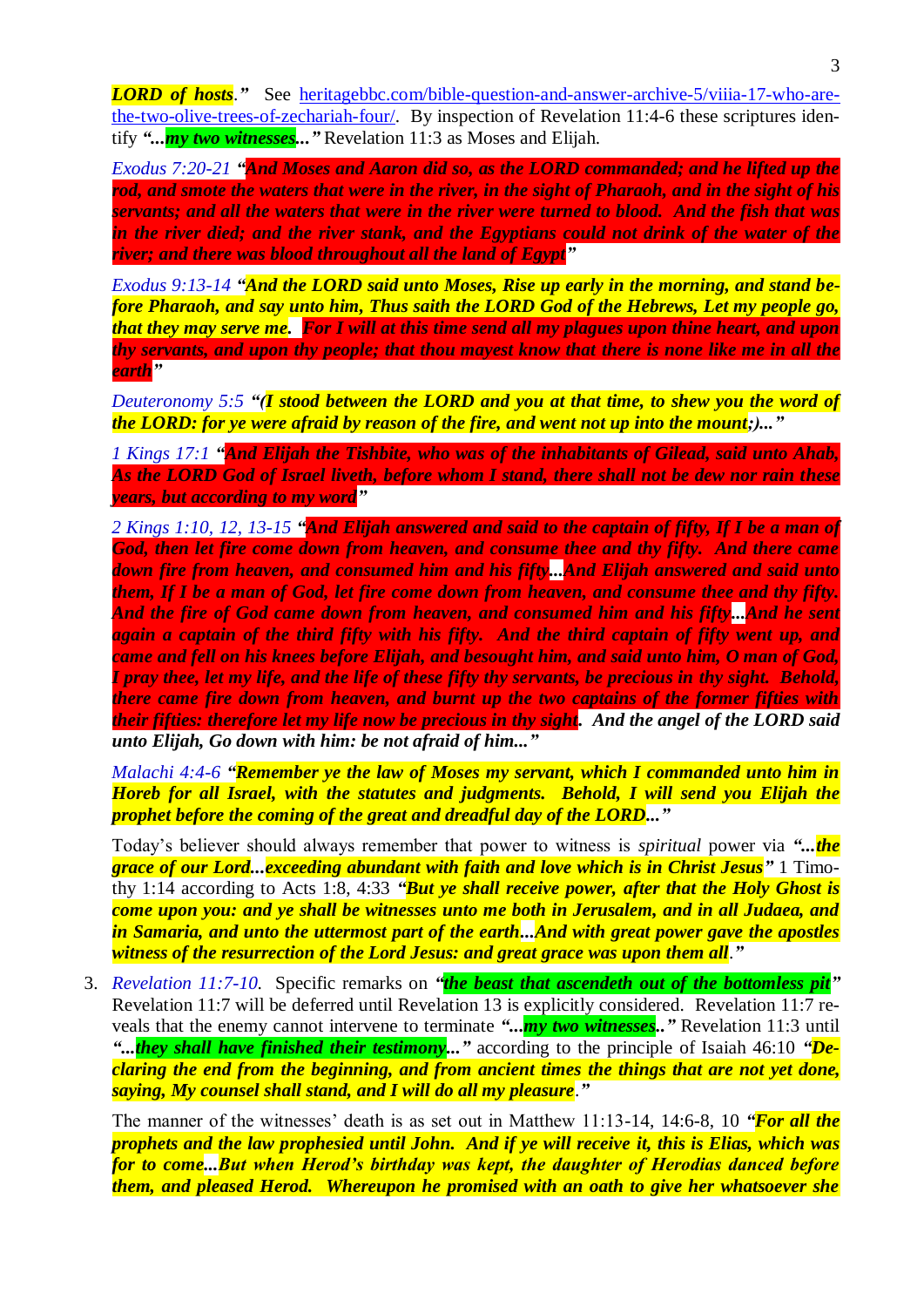*would ask. And she, being before instructed of her mother, said, Give me here John Baptist's head in a charger...And he sent, and beheaded John in the prison*.*"*

Revelation 11:8 indicates that the headless bodies *"...shall lie in the street of the great city, which spiritually is called Sodom and Egypt, where also our Lord was crucified"* because the city is *"... is given unto the Gentiles: and the holy city shall they tread under foot forty and two months"* Revelation 11:2. Jerusalem is therefore likened to Sodom where *"...the men of Sodom were wicked and sinners before the LORD exceedingly*" Genesis 13:13 and to Egypt where *"...the Egyptians are men, and not God"* Isaiah 31:3 showing that at this time God declares Israel to be a *"...sinful nation, a people laden with iniquity, a seed of evildoers, children that are corrupters: they have forsaken the LORD, they have provoked the Holy One of Israel unto anger, they are gone away backward"* Isaiah 1:4.

The grisly public display of the headless bodies accompanied by worldwide rejoicing, no doubt televised and broadcast via the internet because *"...they of the people and kindreds and tongues and nations shall see their dead bodies three days and an half..."* Revelation 11:9, takes place *"...because these two prophets tormented them that dwelt on the earth"* Revelation 11:10 after the manner of Amos 7:10 *"Then Amaziah the priest of Bethel sent to Jeroboam king of Israel, saying, Amos hath conspired against thee in the midst of the house of Israel: the land is not able to bear all his words*.*"*

Today's believer should keep in mind therefore that the Lord may well call him to minister according to Isaiah 58:1 *"Cry aloud, spare not, lift up thy voice like a trumpet, and shew my people their transgression, and the house of Jacob their sins*.*"*

4. Revelation 11:11-14. Revelation 11:11 *"...after three days and an half the Spirit of life from God entered into them, and they stood upon their feet; and great fear fell upon them which saw them"* is a vivid testimony to *"the glory of God"* Psalm 19:1, Proverbs 25:2, John 11:4, 40, Acts 7:55, Romans 3:23, 5:2, 15:7, 1 Corinthians 10:31, 2 Corinthians 1:20, 4:6, 15, Philippians 2:11, Revelation 15:8, 21:11, 23, 16 references in all and a distinct witness to:

*Ecclesiastes 3:14 "I know that, whatsoever God doeth, it shall be for ever: nothing can be put to it, nor any thing taken from it: and God doeth it, that men should fear before him"*

*Isaiah 26:19 "Thy dead men shall live, together with my dead body shall they arise. Awake and sing, ye that dwell in dust: for thy dew is as the dew of herbs, and the earth shall cast out the dead"*

*John 5:23 "That all men should honour the Son, even as they honour the Father. He that honoureth not the Son honoureth not the Father which hath sent him"*

*John 17:2 "...thou hast given him power over all flesh, that he should give eternal life to as many as thou hast given him"*

in the light of John 11:4, 38-40, 43-44 *"When Jesus heard that, he said, This sickness is not unto death, but for the glory of God, that the Son of God might be glorified thereby...Jesus therefore...cometh to the grave. It was a cave, and a stone lay upon it. Jesus said, Take ye away the stone. Martha, the sister of him that was dead, saith unto him, Lord, by this time he stinketh: for he hath been dead four days. Jesus saith unto her, Said I not unto thee, that, if thou wouldest believe, thou shouldest see the glory of God?...And when he thus had spoken, he cried with a loud voice, Lazarus, come forth. And he that was dead came forth, bound hand and foot with graveclothes: and his face was bound about with a napkin. Jesus saith unto them, Loose him, and let him go*.*"*

Today's believer should therefore always be grateful for Romans 8:2 *"For the law of the Spirit of life in Christ Jesus hath made me free from the law of sin and death"* and follow Paul's exhortation of 1 Corinthians 6:20 *"For ye are bought with a price: therefore glorify God in your body, and in your spirit, which are God's*.*"*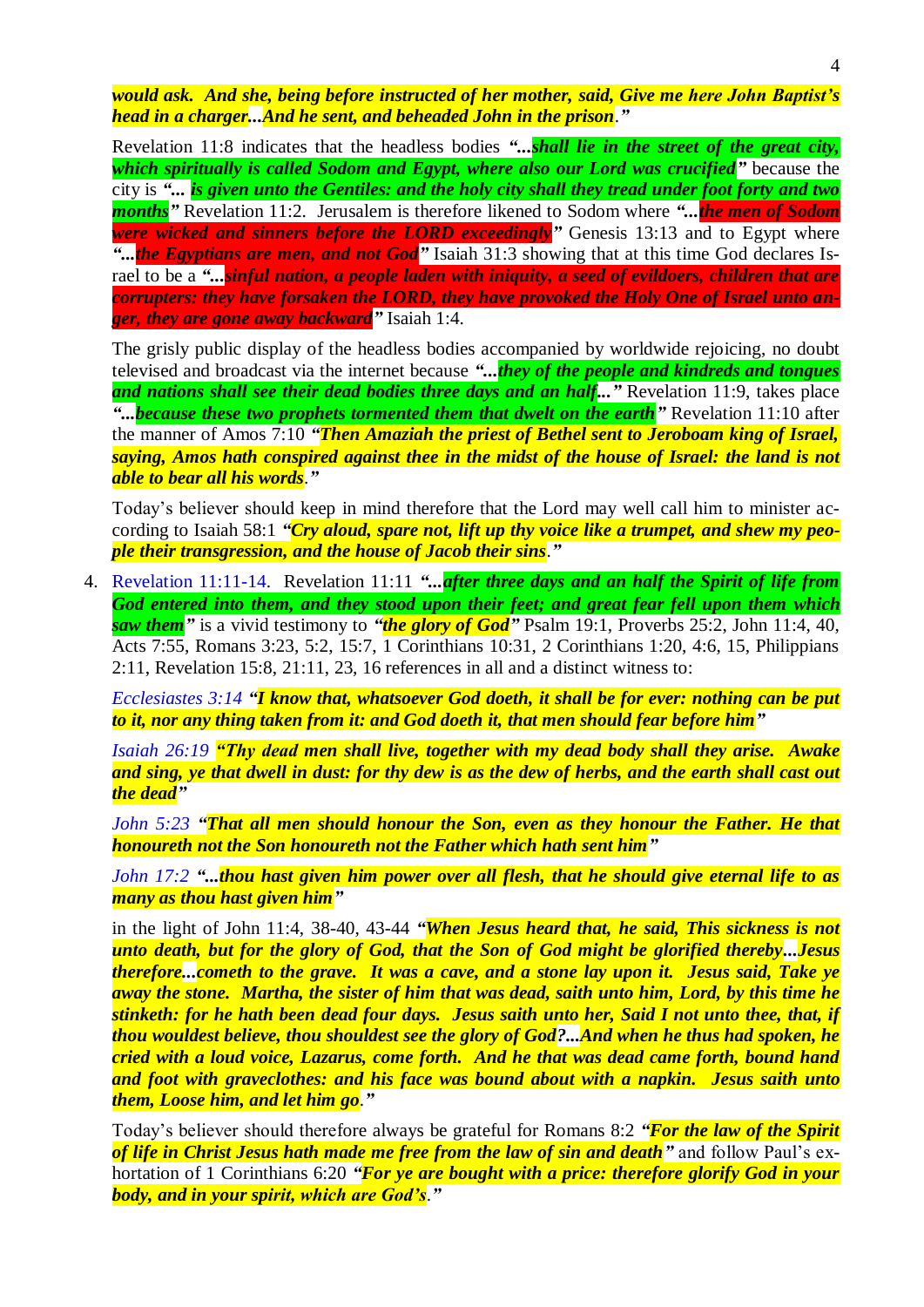Continuing with respect to *"the glory of God"* Revelation 11:12-14 are then a vivid and indeed fearful End Times fulfilment of:

*Job 9:12, 37:4 "Behold, he taketh away, who can hinder him? who will say unto him, What doest thou?...he thundereth with the voice of his excellency; and he will not stay them when his voice is heard"*

*Matthew 27:54 "Now when the centurion, and they that were with him, watching Jesus, saw the earthquake, and those things that were done, they feared greatly, saying, Truly this was the Son of God"*

*2 Peter 2:1, 3 "But there were false prophets also among the people, even as there shall be false teachers among you, who privily shall bring in damnable heresies, even denying the Lord that bought them, and bring upon themselves swift destruction...whose judgment now of a long time lingereth not, and their damnation slumbereth not*.*"*

Today's believer should therefore always have in mind his prior preparation for Romans 14:10- 11 *"...for we shall all stand before the judgment seat of Christ. For it is written, As I live, saith the Lord, every knee shall bow to me, and every tongue shall confess to God*.*"*

5. Revelation 11:15-19. Revelation 11:15-19 are the *Second Advent*, *post-Second Advent* and *indeed "new heaven and a new earth"* Revelation 21:1 fulfilment with further revelation of:

*1 Chronicles 16:31 "Let the heavens be glad, and let the earth rejoice: and let men say among the nations, The LORD reigneth"*

*Psalm 11:4, 6 "The LORD is in his holy temple, the LORD'S throne is in heaven: his eyes behold, his eyelids try, the children of men...Upon the wicked he shall rain snares, fire and brimstone, and an horrible tempest: this shall be the portion of their cup"*

*Psalm 47:7-9 "For God is the King of all the earth: sing ye praises with understanding. God reigneth over the heathen: God sitteth upon the throne of his holiness...for the shields of the earth belong unto God: he is greatly exalted"*

*Psalm 99:1-4 "The LORD reigneth; let the people tremble: he sitteth between the cherubims; let the earth be moved. The LORD is great in Zion; and he is high above all the people. Let them praise thy great and terrible name; for it is holy. The king's strength also loveth judgment; thou dost establish equity, thou executest judgment and righteousness in Jacob"*

*Isaiah 2:3 "And many people shall go and say, Come ye, and let us go up to the mountain of the LORD, to the house of the God of Jacob; and he will teach us of his ways, and we will walk in his paths: for out of Zion shall go forth the law, and the word of the LORD from Jerusalem"*

*Isaiah 2:19-21 "And they shall go into the holes of the rocks, and into the caves of the earth, for fear of the LORD, and for the glory of his majesty, when he ariseth to shake terribly the earth. In that day a man shall cast his idols of silver, and his idols of gold, which they made each one for himself to worship, to the moles and to the bats; To go into the clefts of the rocks, and into the tops of the ragged rocks, for fear of the LORD, and for the glory of his majesty, when he ariseth to shake terribly the earth"*

*Isaiah 24:23 "Then the moon shall be confounded, and the sun ashamed, when the LORD of hosts shall reign in mount Zion, and in Jerusalem, and before his ancients gloriously"*

*1 Corinthians 15:24-25 "Then cometh the end, when he shall have delivered up the kingdom to God, even the Father; when he shall have put down all rule and all authority and power. For he must reign, till he hath put all enemies under his feet"*

Today's believer should therefore consistently seek to apply 2 Corinthians 7:1 *"Having therefore these promises, dearly beloved, let us cleanse ourselves from all filthiness of the flesh and spirit, perfecting holiness in the fear of God*.*"*